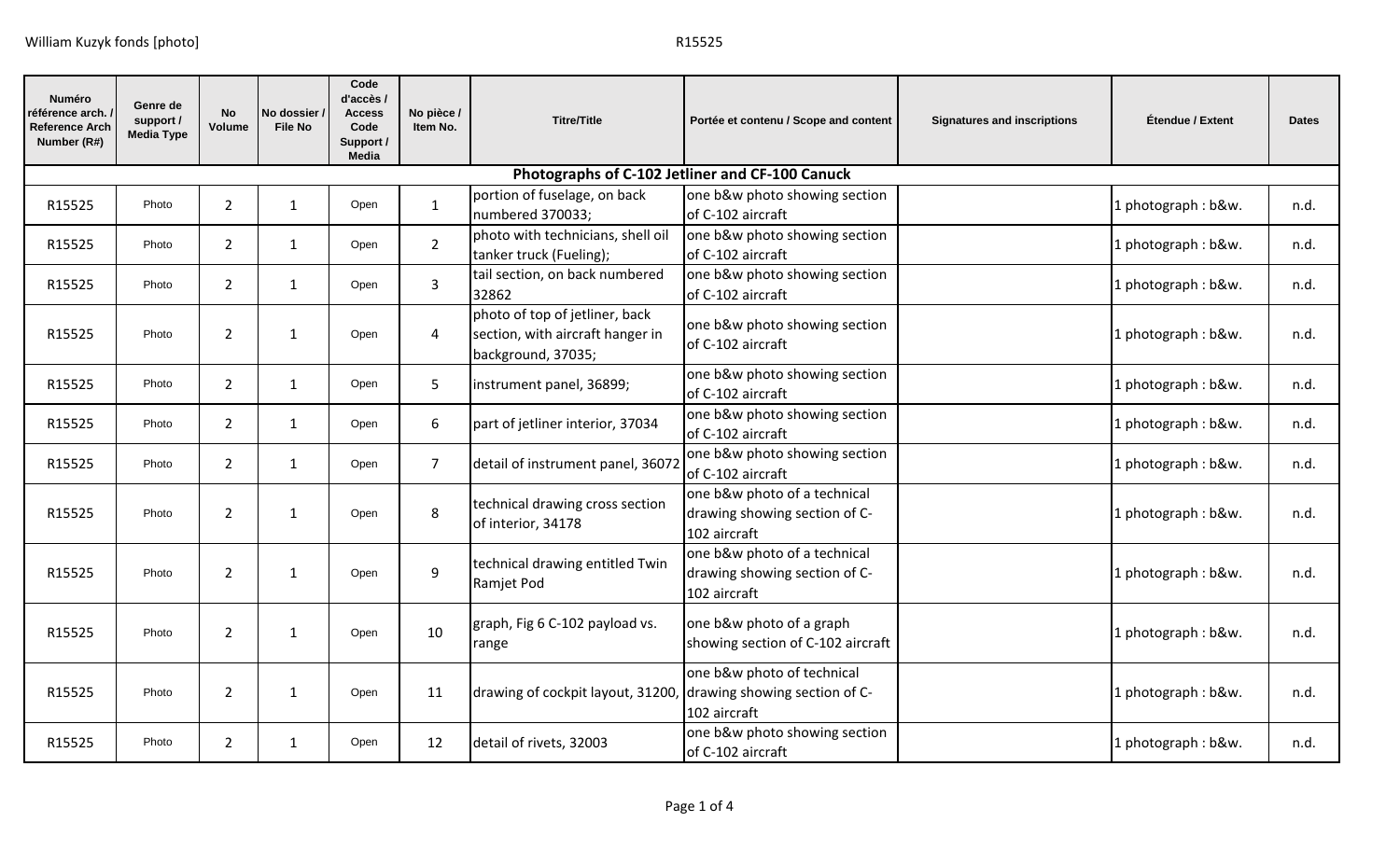| <b>Numéro</b><br>éférence arch.<br><b>Reference Arch</b><br>Number (R#) | Genre de<br>support /<br>Media Type | <b>No</b><br>Volume | No dossier /<br><b>File No</b> | Code<br>d'accès /<br><b>Access</b><br>Code<br>Support /<br><b>Media</b> | No pièce /<br>Item No. | <b>Titre/Title</b>                                                                                      | Portée et contenu / Scope and content                                               | <b>Signatures and inscriptions</b>                                                                                                                                                          | Étendue / Extent   | <b>Dates</b> |
|-------------------------------------------------------------------------|-------------------------------------|---------------------|--------------------------------|-------------------------------------------------------------------------|------------------------|---------------------------------------------------------------------------------------------------------|-------------------------------------------------------------------------------------|---------------------------------------------------------------------------------------------------------------------------------------------------------------------------------------------|--------------------|--------------|
| R15525                                                                  | Photo                               | $\overline{2}$      | $\mathbf{1}$                   | Open                                                                    | 13                     | detail of rivets in fuselage, 37032                                                                     | one b&w photo showing section<br>of C-102 aircraft                                  |                                                                                                                                                                                             | 1 photograph: b&w. | n.d.         |
| R15525                                                                  | Photo                               | $\overline{2}$      | $\mathbf{1}$                   | Open                                                                    | 14                     | C0102 - Jetliner - Icing Trials, Test One b&w photo showing wing of<br>photos thru periscope,           | C-102 aircraft                                                                      | on back: Test shot of<br>emmpanage thru perioscope at<br>Cleveland, Ohio                                                                                                                    | 1 photograph: b&w. | n.d.         |
| R15525                                                                  | Photo                               | 2                   | $\mathbf{1}$                   | Open                                                                    | 15                     | Photo 1, C012 Jetliner Flight 190,<br>time 1215 pm, from Montreal<br>Base, Left winhg Icing - wing shot | One b&w photo showing wing of Wing Icing $1/8$ " x 2" alon the LE<br>C-102 aircraft | on verso: Flight 190 From<br>Montreal Base, time 1215 pm, LH<br>(?) Rime Ice, rate = 6 inches per<br>hour, ASI rdg 241 mph, Alt rdg<br>11, 460'                                             | 1 photograph: b&w. | n.d.         |
| R15525                                                                  | Photo                               |                     |                                | Open                                                                    | 16                     | C-102 Jetliner Flight 190, photo<br>#2, 12:18 pm                                                        | One b&w photo showing wing of Montreal Base, time 12:18 pm,<br>C-102 aircraft       | ON verso: Flight 190, From<br>Shedding Slow, R ASI 241 mph,<br>Alt, 11,500'                                                                                                                 | 1 photograph: b&w. | n.d.         |
| R15525                                                                  | Photo                               |                     |                                | Open                                                                    | 17                     | C-102 Jetliner Flight 190, photo<br>#3, 2:12 pm                                                         | One b&w photo showing left<br>wing in cloud of C-102 aircraft                       | On verso: Flight 190, From<br>Montreal Base, time 2:12 pm, LH<br>Wing in Cloud, Rime Ice 1/8" x 1"<br>alon LE stagnation Rate of Icing<br>1.5 "/hr, ASI rdg 210 rdg mph,<br>Alt rdg 12,300' | 1 photograph: b&w. | n.d.         |
| R15525                                                                  | Photo                               |                     |                                | Open                                                                    | 18                     | C012 Jetliner Flight 190, Photo 4,<br>From Montreal Base, time 230<br>pm - wing shot                    | One b&w photo showing left<br>wing in cloud of C-102 aircraft                       | on verso: Flight 190 from<br>Montreal Base, time 230 pm, LH<br>Wing Clear, ASI rdg 250 mph, Alt<br>rdf 2000'                                                                                | 1 photograph: b&w. | n.d.         |
| R15525                                                                  | Photo                               |                     |                                | Open                                                                    | 19                     | C1012 Jetliner Flight 193, Photo 1                                                                      | One b&w photo showing left<br>wing in cloud of C-102 aircraft                       | Clean wing                                                                                                                                                                                  | 1 photograph: b&w. | n.d.         |
| R15525                                                                  | Photo                               |                     |                                | Open                                                                    | 20                     | C102 Jetliner Flight 193, Photo 2                                                                       | One b&w photo showing left<br>wing in cloud of C-102 aircraft                       | time 716 pm (Toronto DST), Icing<br>Rate 8" per hour, Rime Ice, ASI<br>240 mph, Alt 13,900'                                                                                                 | 1 photograph: b&w. | n.d.         |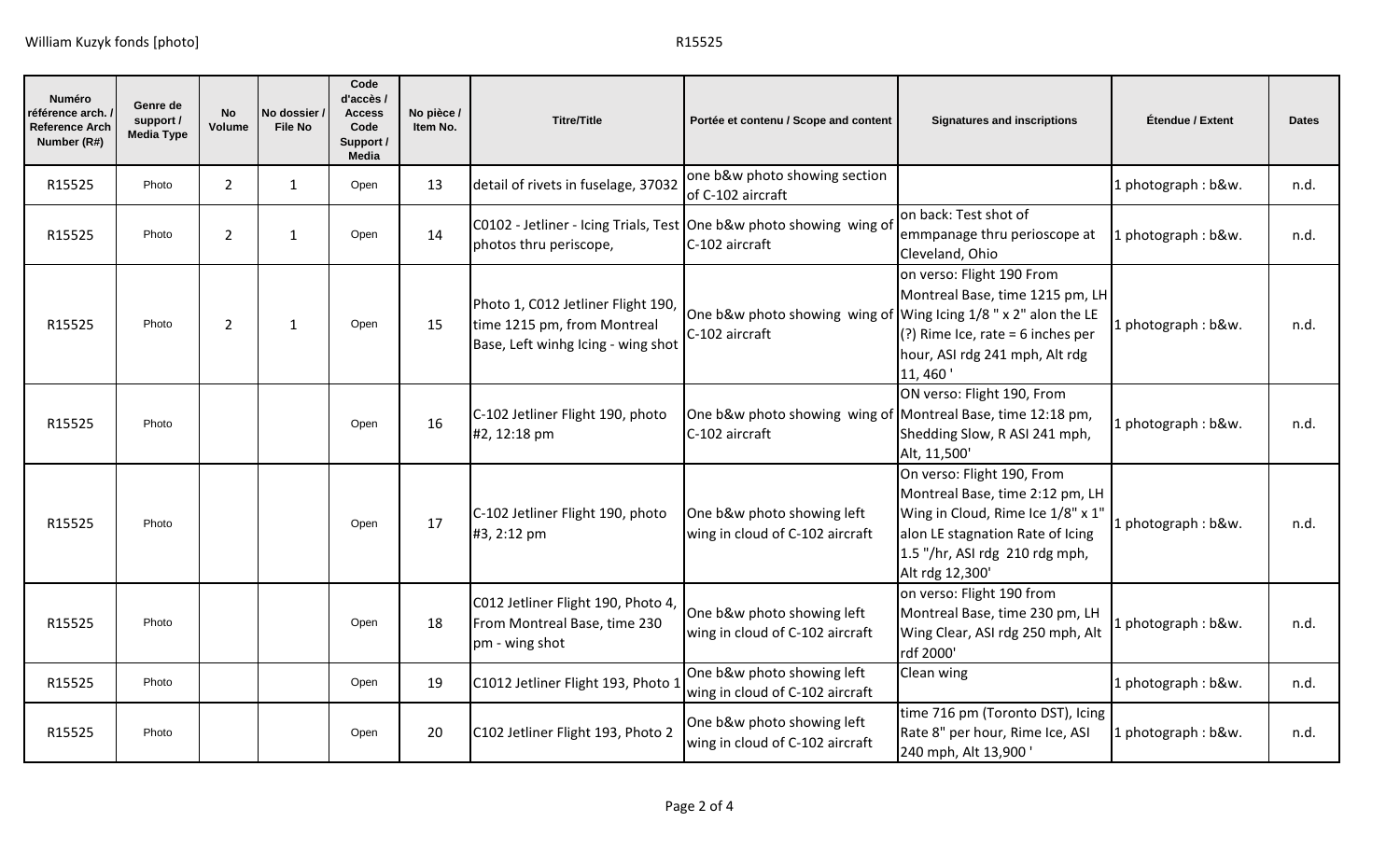| Numéro<br>référence arch.<br><b>Reference Arch</b><br>Number (R#) | Genre de<br>support /<br><b>Media Type</b> | <b>No</b><br><b>Volume</b> | No dossier /<br><b>File No</b> | Code<br>d'accès /<br><b>Access</b><br>Code<br>Support /<br><b>Media</b> | No pièce /<br>Item No. | <b>Titre/Title</b>                                                           | Portée et contenu / Scope and content                                                      | <b>Signatures and inscriptions</b>                | Étendue / Extent   | <b>Dates</b> |
|-------------------------------------------------------------------|--------------------------------------------|----------------------------|--------------------------------|-------------------------------------------------------------------------|------------------------|------------------------------------------------------------------------------|--------------------------------------------------------------------------------------------|---------------------------------------------------|--------------------|--------------|
| R15525                                                            | Photo                                      | $\overline{2}$             | $\mathbf{1}$                   | Open                                                                    | 21                     | C102 Jetliner Flight 193, Photo 3                                            | One b&w photo showing left<br>wing in cloud of C-102 aircraft                              | time 726 pm (Toronto DST) (10<br>seconds to shed) | 1 photograph: b&w. | n.d.         |
| R15525                                                            | Photo                                      | $\overline{2}$             | $\mathbf{1}$                   | Open                                                                    | 22                     | details of instrument panel,<br>36069                                        | one b&w photo showing section<br>of C-102 aircraft                                         |                                                   | 1 photograph: b&w. | n.d.         |
| R15525                                                            | Photo                                      | $\overline{2}$             | $\mathbf{1}$                   | Open                                                                    | 23                     | details of instrument panel,<br>36071                                        | one b&w photo showing section<br>of C-102 aircraft                                         |                                                   | 1 photograph: b&w. | n.d.         |
| R15525                                                            | Photo                                      | 2                          | $\mathbf{1}$                   | Open                                                                    | 24                     | details of instrument panel,<br>36070;                                       | one b&w photo showing section<br>of C-102 aircraft                                         |                                                   | 1 photograph: b&w. | n.d.         |
| R15525                                                            | Photo                                      | $\overline{2}$             | $\mathbf{1}$                   | Open                                                                    | 25                     | details of instrument panel.<br>36073                                        | one b&w photo showing section<br>of C-102 aircraft                                         |                                                   | 1 photograph: b&w. | n.d.         |
| R15525                                                            | Photo                                      | $\overline{2}$             | $\mathbf{1}$                   | Open                                                                    | 26                     | details of instrument panel,<br>36900                                        | one b&w photo showing section<br>of C-102 aircraft                                         |                                                   | 1 photograph: b&w. | n.d.         |
| R15525                                                            | Photo                                      | $\overline{2}$             | $\mathbf{1}$                   | Open                                                                    | 27                     | View of tail section (copy 1),<br>34179                                      | one b&w photo showing section<br>of C-102 aircraft                                         |                                                   | 1 photograph: b&w. | n.d.         |
| R15525                                                            | Photo                                      |                            |                                | Open                                                                    | 28                     | View of tail section (copy 2)                                                | one b&w photo showing section<br>of C-102 aircraft                                         |                                                   | 1 photograph: b&w. | n.d.         |
| R15525                                                            | Photo                                      | $\overline{2}$             | 1                              | Open                                                                    | 29                     | C-102 1st proto - Electronics -<br>Comp 1 - Port - Looking Forward,<br>31702 | one b&w photo showing section<br>of C-102 aircraft                                         |                                                   | 1 photograph: b&w. | n.d.         |
| R15525                                                            | Photo                                      | $\overline{2}$             | $\mathbf{1}$                   | Open                                                                    | 30                     | C102 1st Proto - Electronics<br>Compartments, 31988;                         | one b&w photo showing section<br>of C-102 aircraft                                         |                                                   | 1 photograph: b&w. | n.d.         |
| R15525                                                            | Photo                                      | $\overline{2}$             | $\mathbf{1}$                   | Open                                                                    | 31                     | C102 1st proto Interior Crew<br>door, 31938                                  | one b&w photo showing section<br>of C-102 aircraft                                         |                                                   | 1 photograph: b&w. | n.d.         |
| R15525                                                            | Photo                                      | $\overline{2}$             | 1                              | Open                                                                    | 32                     | CF-100 model - front view                                                    | one b&w photo showing front<br>part of model of CF-100 Canuck<br>in flight test air tunnel |                                                   | 1 photograph: b&w. | n.d.         |